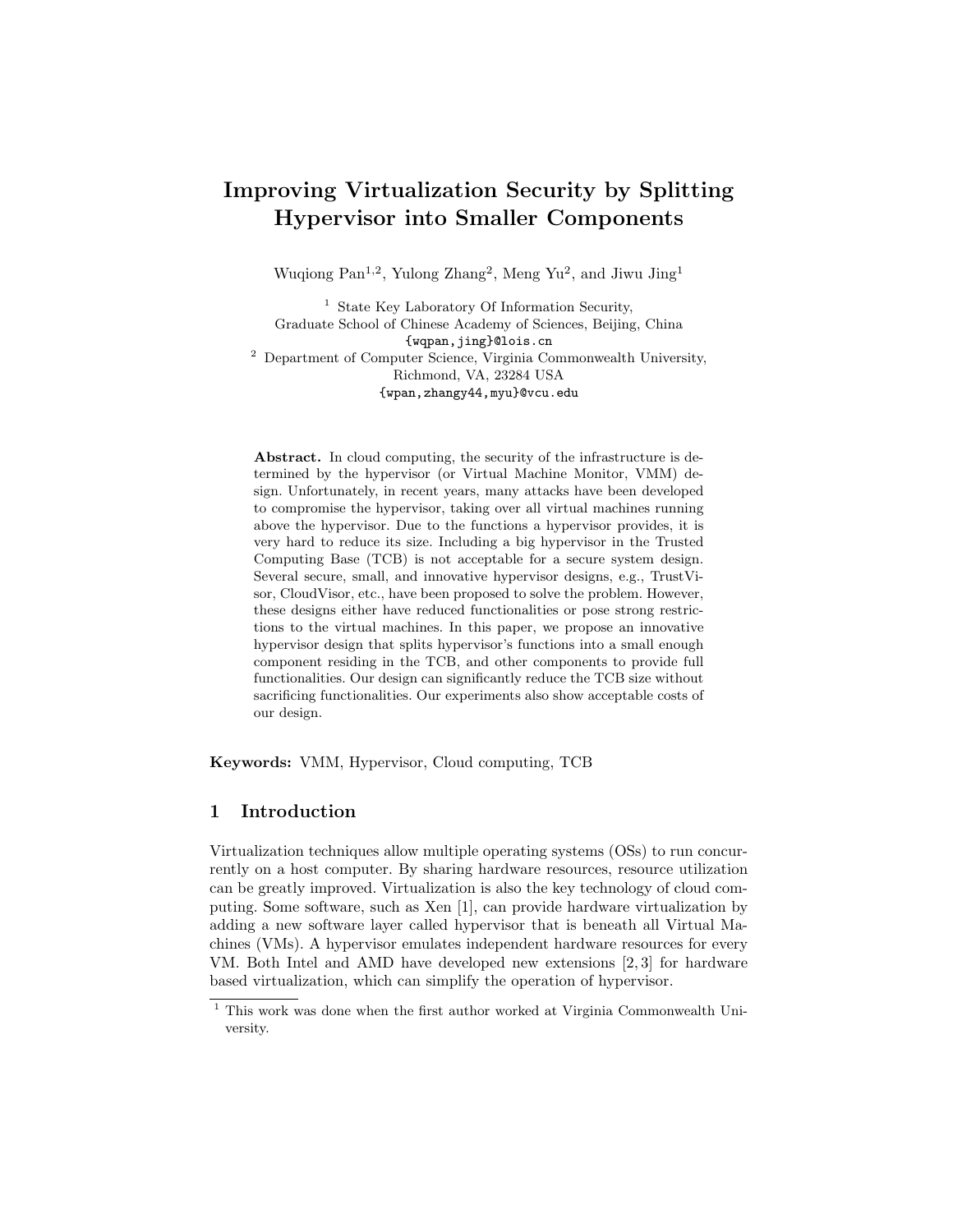In cloud computing, legal users and attackers may share the same physical server. Thus, it is important to isolate VMs from each other. In the virtualization architecture, the hypervisor is responsible for isolation. In current hypervisor design, it also emulates the hardware and provides other security functions for VMs. Many researchers argued that the current hypervisor design includes too many functions [4, 5]. For an example, Xen has about 270k lines of codes (LOC), which is difficulty to implement without bugs. Unfortunately, many vulnerabilities in hypervisor have already been discovered  $[6-11]$ .

To address the problem, a lot of efforts  $[4, 5, 12-16]$  have been made to improve the isolation. Among these work, Overshadow [12] provides fine-grained isolation which protects applications from a compromised OS. SecureME [13] has the same function and can defend against hardware attacks by using a secure processor substrate. Bastion [15] defines a struct of module and protects it from hardware attacks. Overshadow, SecureME and Briston can provide fine-gained isolation for applications or modules. These work add new functions to the hypervisor. As a result, the size of the hypervisor is increased. Therefore, the added codes increase the size of TCB and they may introduce new vulnerabilities as well.

In contrast, some efforts try to reduce the number of functions provided by a hypervisor to make the hypervisor, thus TCB, smaller. For examples, SICE [14] provides hardware isolation for one workload on a core by using the System Management Mode (SMM) of x86 processors. NoHype [4, 5] eliminates the hypervisor attack surface by removing the hypervisor after booting the guest VMs. NoHype pre-allocate resources for a VM before the boot procedure. CloudVisor [16] can protect VMs from a compromised hypervisor by adding an additional hypervisor layer. These new designs also introduce some restrictions. For examples, both SICE and Nohype have the limit of one protected workload, or VM per core on multi-core processors. Also, NoHype does not support dynamic resources allocation. CloudVisor does not allow hypervisor to access VM pages and it becomes a big burden for CloudVisor to determine which pages of the guest VMs can be accessed by the master hypervisor.

Moreover, the security problem of shared management domain (or hypervisor in CloudVisor) are not completely eliminated in afore mentioned designs. For examples, in NoHype design, the attackers can attack the management VM. Although the management OS may be well configured by cloud provider, an OS is usually considered more vulnerable to attacks than a hypervisor. In CloudVisor design, a new hypervisor is used to intercept all communications between the master hypervisor and VMs. Even though the attack surface is smaller, once the master hypervisor is compromised, all VMs can still be affected.

In this paper, we propose a split hypervisor architecture, called *SplitVisor*, which has a small TCB and does not limit the functions of a hypervisor. Our architecture leverages nested virtualization [17, 18]. In our design, every VM has its own hypervisor, called *GuestVisor*. Users can customize the GuestVisor. A SplitVisor is underneath all GuestVisors and VMs. The SplitVisor is responsible for isolation, which is the only part in TCB.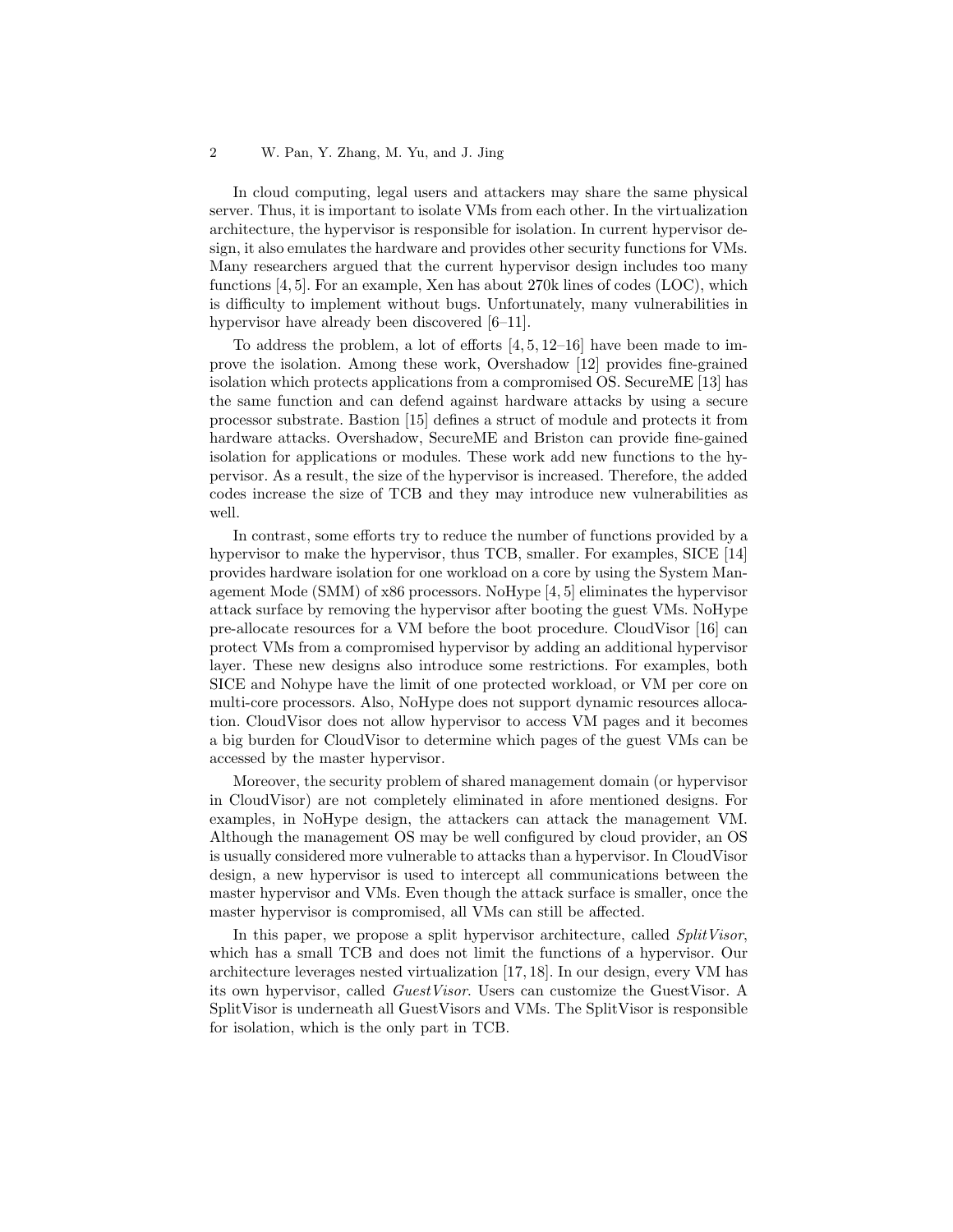Table 1 shows the comparison of the proposed architecture and existing ones. SplitVisor, CloudVisor and SICE are the only ones which have a small TCB. All of them sacrifice some of hypervisor functions except SplitVisor. SplitVisor is the only one which has a stable TCB, which means that the TCB need little or even none of change when adding new functions to hypervisor. All others need to modify the TCB if they add new functions to the hypervisor. A stable TCB can greatly reduce the verification costs when upgrading secure software. SplitVisor, CloudVisor, and SICE can defend against attacks from a compromised hypervisor. The security of SICE is ensured by the SMM mode of x86 processors while the security of SplitVisor and CloudVisor are ensured by a nested architecture. CloudVisor can block a hypervisor from accessing its VMs' data. The protected units of these work are also different. Only SplitVisor, CloudVisor, and Nohype have a VM as the unit of protection. Other work either have applications [12, 13], or hardware [19–22], as the unit of protection, which are out of the scope of this paper. These protections are still compatible with SplitVisor design.

**Table 1.** Comparison of different designs

|                          |                    |         | <b>TCB Stability</b> <sup>1</sup> Functions Hypervisor <sup>2</sup> $VM^3$ Protection Assertion $HD^4$ |             |  |
|--------------------------|--------------------|---------|--------------------------------------------------------------------------------------------------------|-------------|--|
| SplitVisor               | small              | full    |                                                                                                        | VМ          |  |
| CloudVisor [16]          | $ \mathrm{small} $ | partial |                                                                                                        | VМ          |  |
| SICE [14]                | small              | partial |                                                                                                        | region      |  |
| NoHype $[4, 5]$          | large              | partial |                                                                                                        | VМ          |  |
| $Overshadow$ [12] large  |                    | full    |                                                                                                        | application |  |
| Bastion [15]             | large              | full    |                                                                                                        | module      |  |
| SecureME <sup>[13]</sup> | large              | full    |                                                                                                        | application |  |
| XOM [19, 20]             | large              | full    |                                                                                                        | region      |  |
| AEGIS [21]               | large              | full    |                                                                                                        | region      |  |
| AISE [22]                | large              | full    |                                                                                                        | region      |  |

The main contributions of our work include:

- **–** A small and stable TCB. Both GuestVisors and the management OS are not in the TCB. They cannot access other VMs. Most of functions can be added to GuestVisors without modifying the TCB.
- **–** Supporting full-functions. Unlike other architectures which have a small TCB, SplitVisor does not eliminate any functions from hypervisors.
- **–** Allowing users to verify the execution environment. Users can get the assertion of the environment.

The rest of this paper is organized as follows. Section 2 discusses our goals and shows the whole architecture of SplitVisor. Section 3 describes SplitVisor in booting, memory management, scheduling and some other details. Section 4

<sup>&</sup>lt;sup>1</sup> A TCB design is *stable* if the TCB needs little or even none of changes when adding new functions to the hypervisor.

<sup>&</sup>lt;sup>2</sup> Attacks can be confined to the hypervisor when the hypervisor is compromised.

<sup>3</sup> VMs are protected when the hypervisor is compromised.

<sup>4</sup> Hardware level attacks, such as memory tapping [23], can be handled.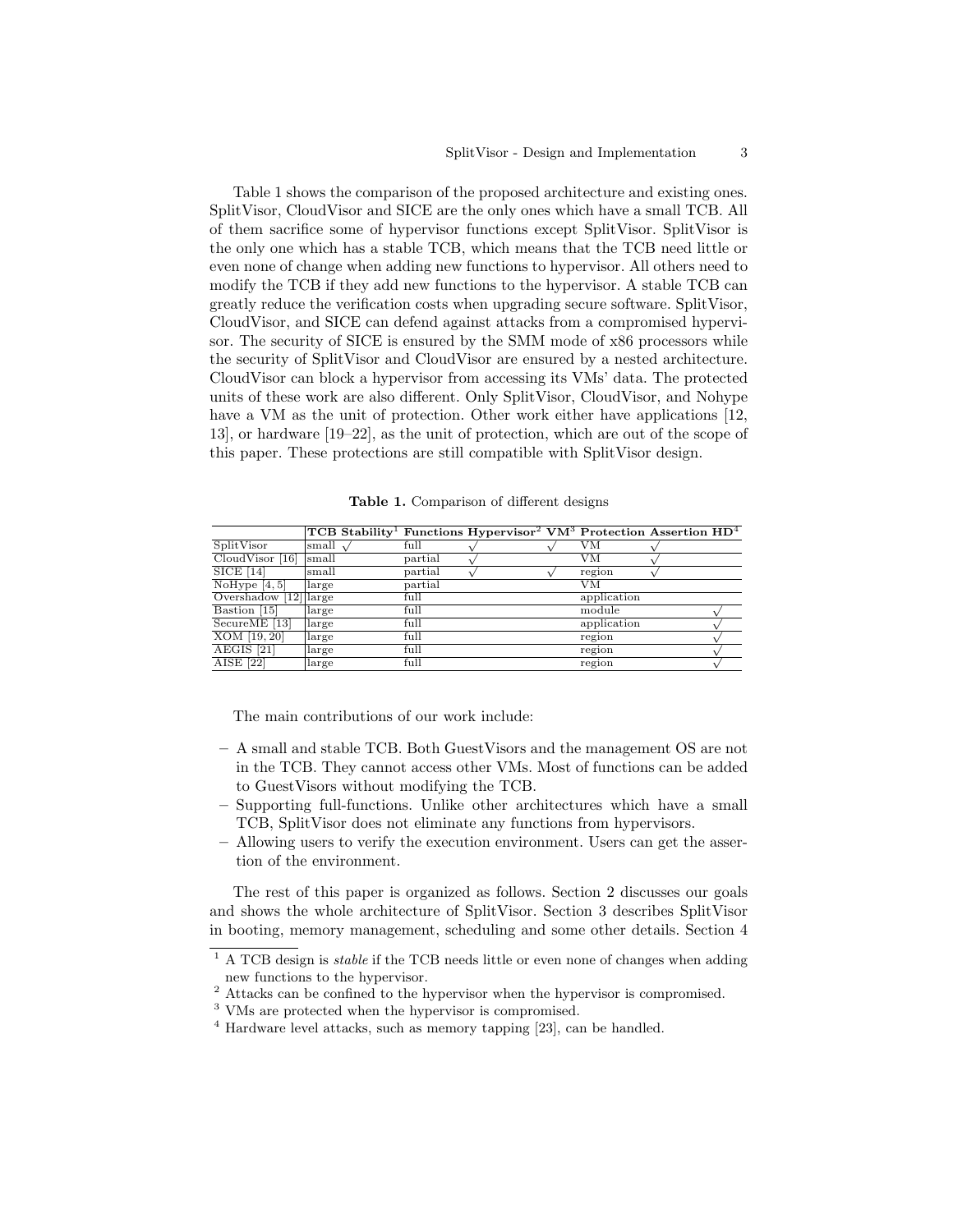compares SplitVisor with other recent work. Section 5 shows the related work in isolation. Section 6 gives an conclusion of the paper.

# **2 Overview**

### **2.1 Design principles**

Cloud services are usually provided using virtualization techniques. The examples are Amazon EC2 [24], Eucalyptus [25], FlexiScale [26], Nimbus [27], and RackSpace [28]. In order to attract more cloud users, they continuously improve their products by adding more and more functions to the platform. As the result, the size of TCB, the hypervisor, also increases prominently. Table 2 shows the TCB size of Xen from version 2.0 to version 4.0 [1].

|                 | Hypervisor Kernel of Domain 0 Tools TCB |     |             |
|-----------------|-----------------------------------------|-----|-------------|
| Xen $2.0 45k$   | 4.136k                                  | 26k | 4.027k      |
| Xen 3.0121k     | 4.807k                                  |     | 143k 5.071k |
| $Xen\ 4.0 270k$ | 7.560k                                  |     | 647k 8.477k |

Table 2. Xen TCB size (by Lines of Code)

In the table, the size of Xen 4.0 hypervisor is six times as large as that of Xen 2.0. Although Xen 2.0 is more secure in term of hypervisor size, Xen 4.0 is more attractive to users because of the new features, such as Xen access control, I/O optimization, and Memory page sharing. Domain 0 and tools are also parts of the TCB in Xen in addition to the hypervisor, because they can access the data of all VMs. For an example, the xm tool can dump the memory of a VM.

A possible way to reduce the size of TCB is to remove Domain 0 and Xen tools from the TCB, which requires disabling some functions, or encrypting data to prevent accesses from Domain 0. However, this will limit the functionalities of Xen. Cloud providers usually try to provide as many functions as them can. But for a particular user, he may only need a small set of the functions. In SplitVisor, every user can choose a *GuestVisor* which serves as the current hypervisor. The user can choose a hypervisor with the necessary functions, then he will not suffer vulnerabilities of the unneeded functions. Although the GuestVisor still can be attacked by its own VM, the attack will not affect other GuestVisors and VMs. The isolation is ensured by the SplitVisor. Thus, the SplitVisor should have a small code base to ensure its security.

## **2.2 Assumptions**

Our assumptions are described as follows.

**Adversaries:** We assume that the attackers can easily control a VM. For an example, the attackers can buy a VM. The attackers can invade a management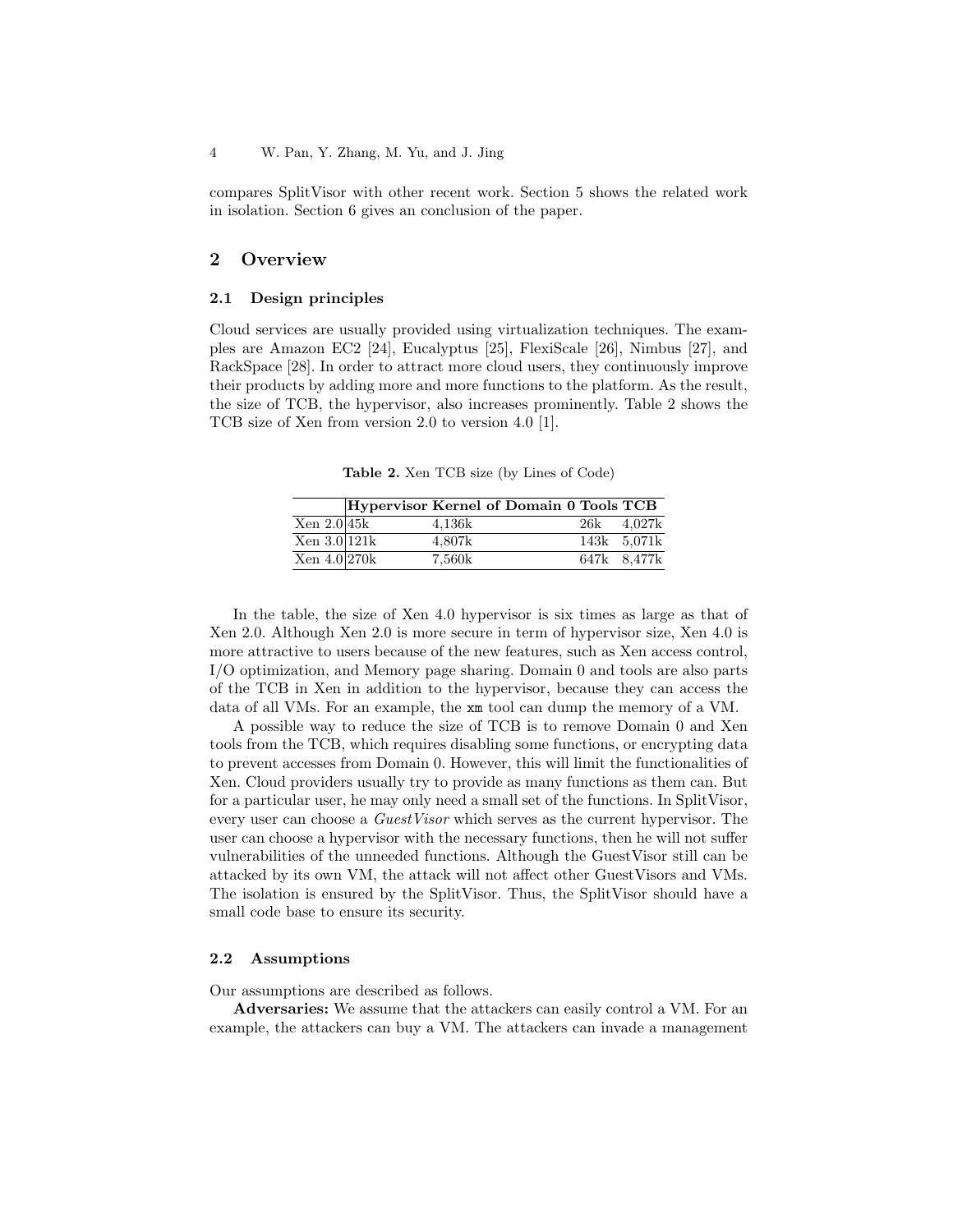OS and a rich-functions hypervisor. They can send any instructions in the name of the hypervisor. The attackers can also sniff I/O and steal users' OS images. We assume that the attackers cannot physically access the machines. The data centers are usually protected by well-trained guards. The cloud providers have no motivation to use malicious hardware. Using malicious hardware easily leaves evidence, which definitely ruins cloud providers' reputation. The cloud providers are usually famous companies, while cloud clients are usually small companies. They are not competitors in most cases.

**Security Guarantees:** The main goal of SplitVisor is to provide isolated environments for VMs. SplitVisor directly provides CPU isolation and memory isolation for VMs. Other security attributes can be achieved based on these two attributes. SplitVisor allows users to verify its TCB. Users can get evidence that their OSs run in the expected environment.

**Non-Guaranteed goals:** SplitVisor cannot guarantee the availability of a particular VM. If a VM cannot get CPU time slices from the management software, the VM will be blocked, but this is easily discovered by outside.

SplitVisor is not designed to defend against side-channel attacks. Xen provides Chinese Wall (CHWALL) policy, which can control the set of VMs on the same machine. Well-defined CHWALL policy can reduce side-channel attacks [29]. Besides hypervisor level policies, some applications also have built-in mechanisms to reduce side-channel attacks [30].

#### **2.3 Architecture**

Both Intel and AMD have added new extensions to support the hypervisor layer, like Intel's Virtualization Technology for x86 (VT-x) and AMD's Secure Virtual Machine (SVM). With the new extensions, the Intel processors have two operation modes: virtual-machine extension (VMX) root mode and VMX non-root mode. In general, a hypervisor will run in VMX root mode and a guest OS will run in VMX non-root mode. The control information of VMX transition is stored in a data structure called virtual-machine structure (VMCS). A VMCS includes almost all environment parameters of a guest OS, such as registers.

SplitVisor has two types of components that belong to one hypervisor before: GuestVisors and a SplitVisor, as shown in Fig 1. The SplitVisor runs in VMX root mode, while both the GuestVisors and VMs run in VMX non-root mode. Both GuestVisors and VMs have VMCSs. A GuestVisor's VMCS is controlled by the SplitVisor, and a VM's VMCS is controlled by a GuestVisor. Most requests from a guest OS are handled by the GuestVisor under it. A GuestVisor is responsible for the execution environment of a guest OS. If a user wants to add some functions into the current hypervisor layer, he can add them into the GuestVisor. The isolation among all GuestVisors and VMs is ensured by the SplitVisor. All VMX transition instructions are executed in the SplitVisor. The SplitVisor is also responsible for memory isolation.

The features of the SplitVisor, a GuestVisor and a VM are shown in Table 3. The SplitVisor does not provide a complete virtualized running environment to a GuestVisor. A GuestVisor knows that it is not running on the bare hardware.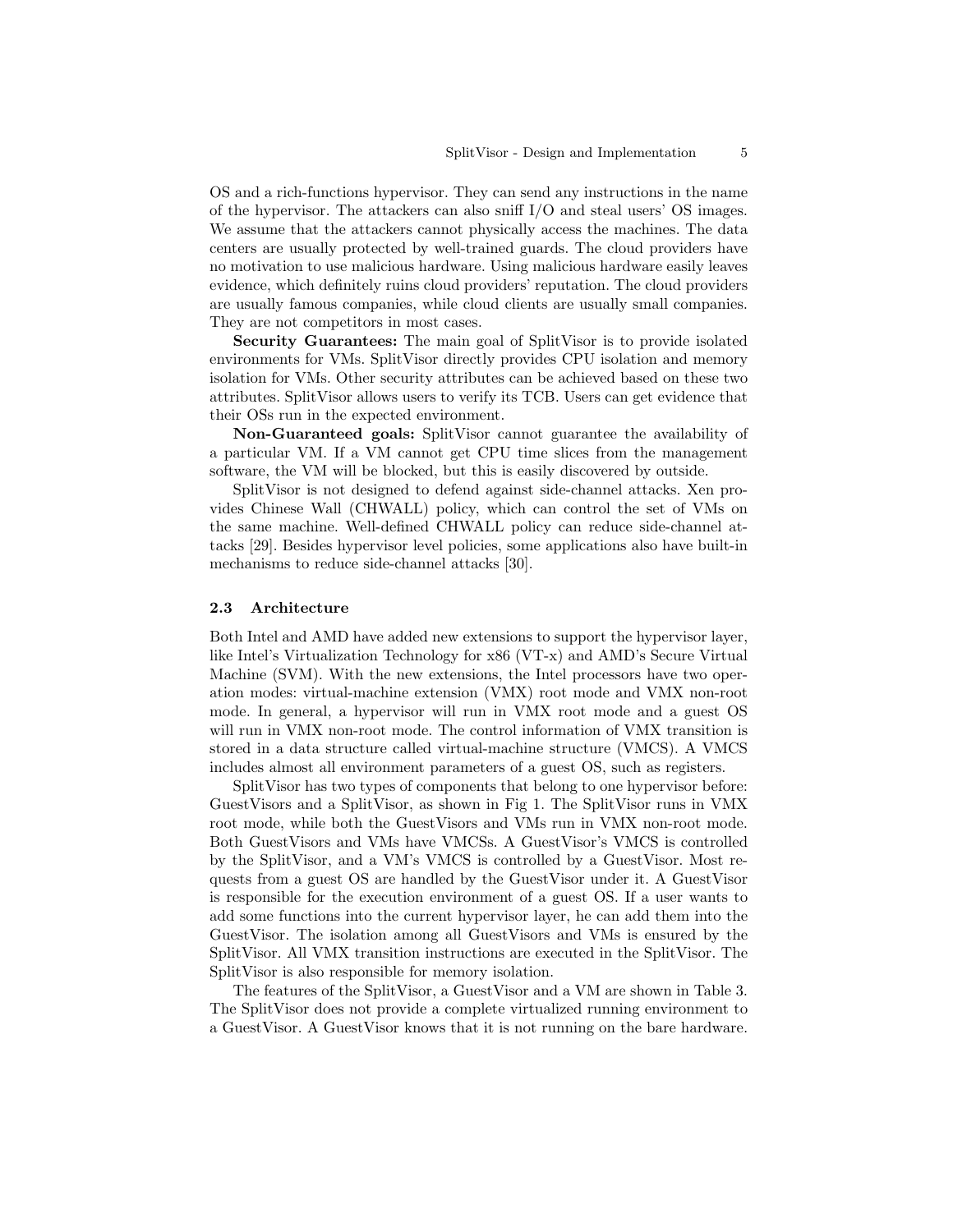

**Fig. 1.** SplitVisor architecture

A VM runs in a virtualized environment emulated by a GuestVisor. A VM can be para-virtualized or full-virtualized.

**Table 3.** Units in SplitVisor

| Unit | Functions                                                        | Transparency                       |
|------|------------------------------------------------------------------|------------------------------------|
|      | SplitVisor VMX transition, memory isolation                      |                                    |
|      | GuestVisor OS execution environment, extra functions Not support |                                    |
| VM   | Running OS                                                       | Both para- and full-virtualization |

**Security Analysis:** If a GuestVisor is compromised, the SplitVisor will ensure other GuestVisors and VMs are not affected. In other words, the isolation is ensured. But the VM of the compromised GuestVisor is not protected.

# **3 Design details**

#### **3.1 Secure boot**

The boot process of a computer is the first step to set up a secure environment for guest OS. In our design, the only trusted component is the SplitVisor. The secure boot process is described as follows.

First, *verify the SplitVisor*. Users can verify the SplitVisor, which is supported by a Trusted Platform Module (TPM) [31]. A TPM is an secure chip which can help to protect the integrity of the boot process and the SplitVisor. Users can also obtain the SplitVisor's public key with the help of the TPM.

Second, *make a new image*. The binary codes of both user's VM and GuestVisor should be provided by users. Users must encrypt all or part of the codes with a symmetric key. The symmetric key should be encrypted by the SplitVisor's public key, so the SplitVisor can decrypt it. All the plain text should be signed to protect against unauthorized modification. The total data sent to cloud server includes the following: encrypted image, encrypted symmetric key, plain data, signature over everything, and the public key certificate of the user (signer).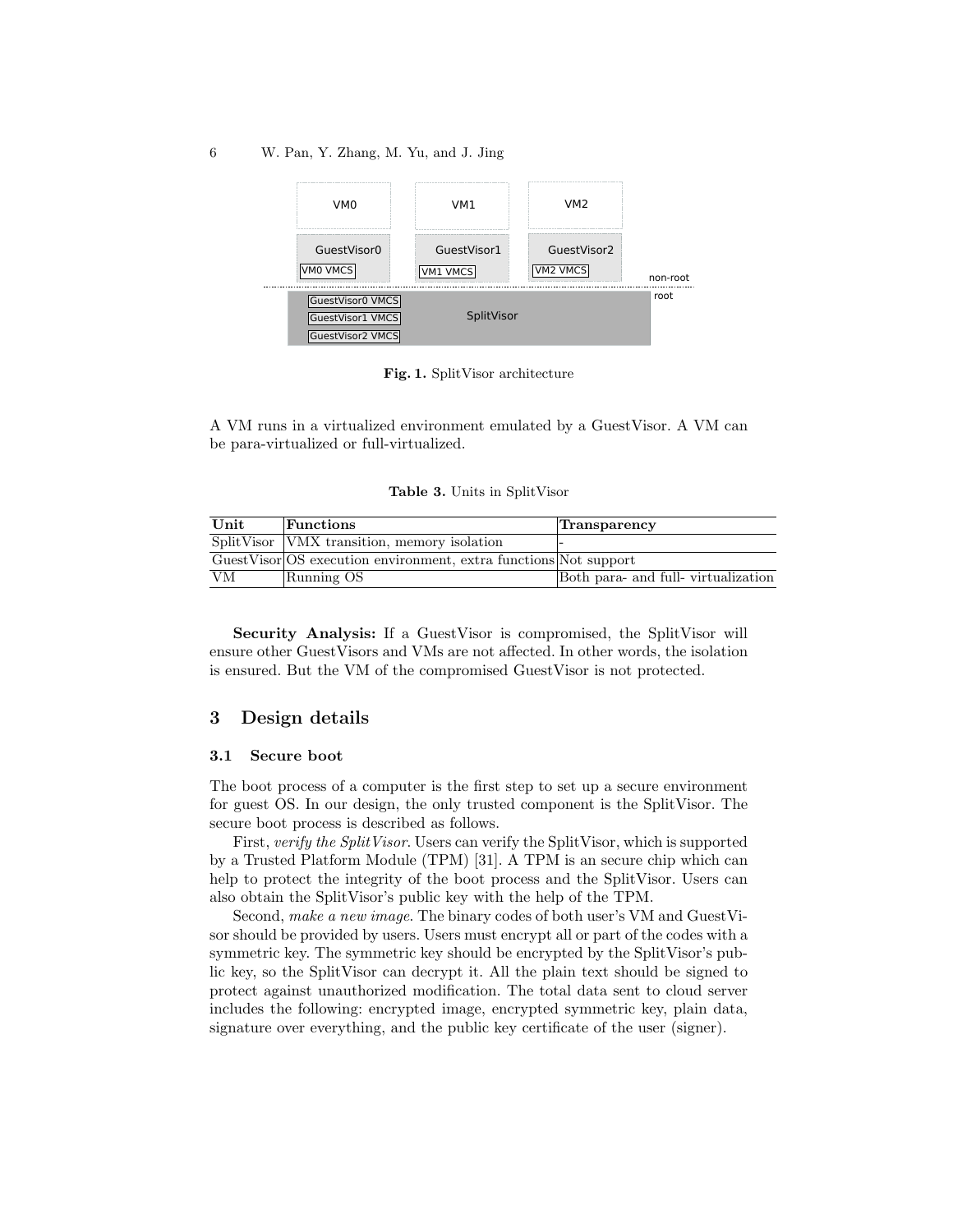Third, *prepare the environment of a GuestVisor*. When the SplitVisor receives the above data from users. It will decrypt all data and verify the signature. If the verification goes through, the SplitVisor will set up the running environment for a GuestVisor. The allocation of memory and CPU is decided by the management software. The boot process of VM is controlled by the GuestVisor.

Fourth, *authentication between the user and the guest OS*. In traditional login, only OS verifies users. In cloud computing, we need two-way authentication, because attackers can run a malicious system, and try to trick user to login. Users can put the key in guest OS before sending it to cloud providers. When guest OS boots up in remote server, they can authenticate each other based on the key. All communication after that also should be protected by the key.

**Boot process of the management VM:** The management VM is the one we should boot first. The boot process is a little different at the first step and the second step. Cloud providers should get the public key of the TPM through some public channels. The making of the management VM's image is the same as that of others. However, the image must be stored in a disk, or other storage devices which can be easily read by a SplitVisor. All the memory except the SplitVisor's, CPUs and devices are belonged to the management VM at first. It will assign the resources to other VMs in the future execution.

**Security analysis:** Without the authentication key, a malicious OS cannot cheat users. Attackers cannot get the key which is encrypted in the second step. If attackers do not crack the key but modify the image, it will be detected when verifying signatures in the third step.

#### **3.2 Memory management**

Both Intel and AMD have extended two layer address translation to three layer address translation, called Extended Page-Table (EPT) and nested paging. The page table (PT) specified by CR3 is still responsible for translating virtual frame number (VFN) to physical frame number (PFN). A new table called EPT for Intel is responsible for translating PFN to machine frame number (MFN). The address of EPT is specified by EPTP, a VMCS field. The three layer model is shown in Fig 2 to compare our SplitVisor design and the current hypervisor design.

The SplitVisor will set up a default EPT for a GuestVisor. The SplitVisor assigns all allowed memory page to the GuestVisor at the beginning. The range of PFN is fixed, for an example, it always starts from 0. For further processing, SplitVisor will allow GuestVisor to read its own EPT.

After a GuestVisor is booted, it will prepare the environment for a VM. Firstly, GuestVisor sets up an EPT for the VM. The GuestVisor can get the addresses of its MFNs by reading its own EPT. It can keep some MFNs for its own use, and assign others to VM. Finally, GuestVisor write the address of VM's EPT to VM's VMCS.

When a VM is booted, SplitVisor will check its EPT to see if all the MFNs are from the GuestVisor. So a user cannot access others' MFN by booting VM. After the checking, the SplitVisor marks the EPT page as read-only.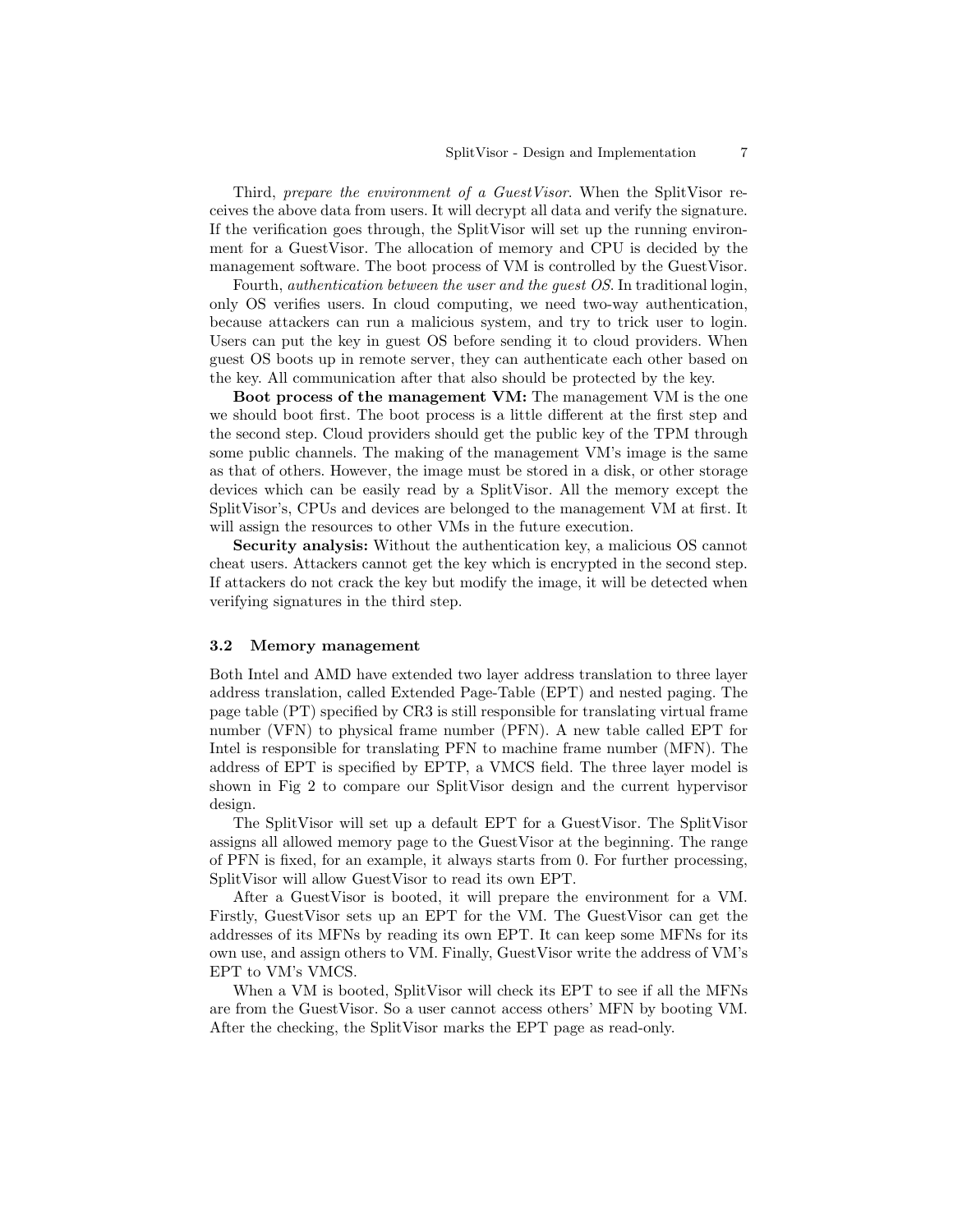

**Fig. 2.** Comparison of the current hypervisor design (top) and SplitVisor design (bottom) in terms of address translation

A GuestVisor has two means to manipulate the address translation of a VM. One is to modify the VM's EPT, another is to modify the VM's PT. Modifying the PT is the same as shadow paging. Modifying the EPT is the same as that we support EPT functions between a GuestVisor and a VM. The only difference is that a VM's EPT is marked as read-only by the SplitVisor. Any modification of the VM's EPT will cause a VM exit. The SplitVisor will check the modification and do it for the GuestVisor.

The SplitVisor allows a GuestVisor to transfer its memory to other GuestVisors, but the request must be originated by the GuestVisor who owns the memory. The SplitVisor un-maps the pages from the GuestVisor's and VM's EPT, and maps them to another GuestVisor. Then the SplitVisor adds all the pages to the EPT of the second GuestVisor, and the second GuestVisor can decide how to use it. Memory sharing is similar to memory transferring except some flags of the memory pages are different.

There is a trade off about whether the management software should be allowed to forcibly receive other VMs' memory. If it is allowed, the SplitVisor can reset the received pages to zero when they are remapped. But the management software can still observe the action of a GuestVisor when different pages are received. It will introduce a way to attack the GuestVisor and VMs. Therefore, our SplitVisor design does not allow it. In this situation, the GuestVisor may do not want to give up its memory even if it does not need it. We can charge more to the GuestVisor's owner, it is fair since the user pays more when using more resources. A problem of this strategy is that we cannot receive GuestVisor's memory when it is crashed. It is difficulty to know the crash for the SplitVisor.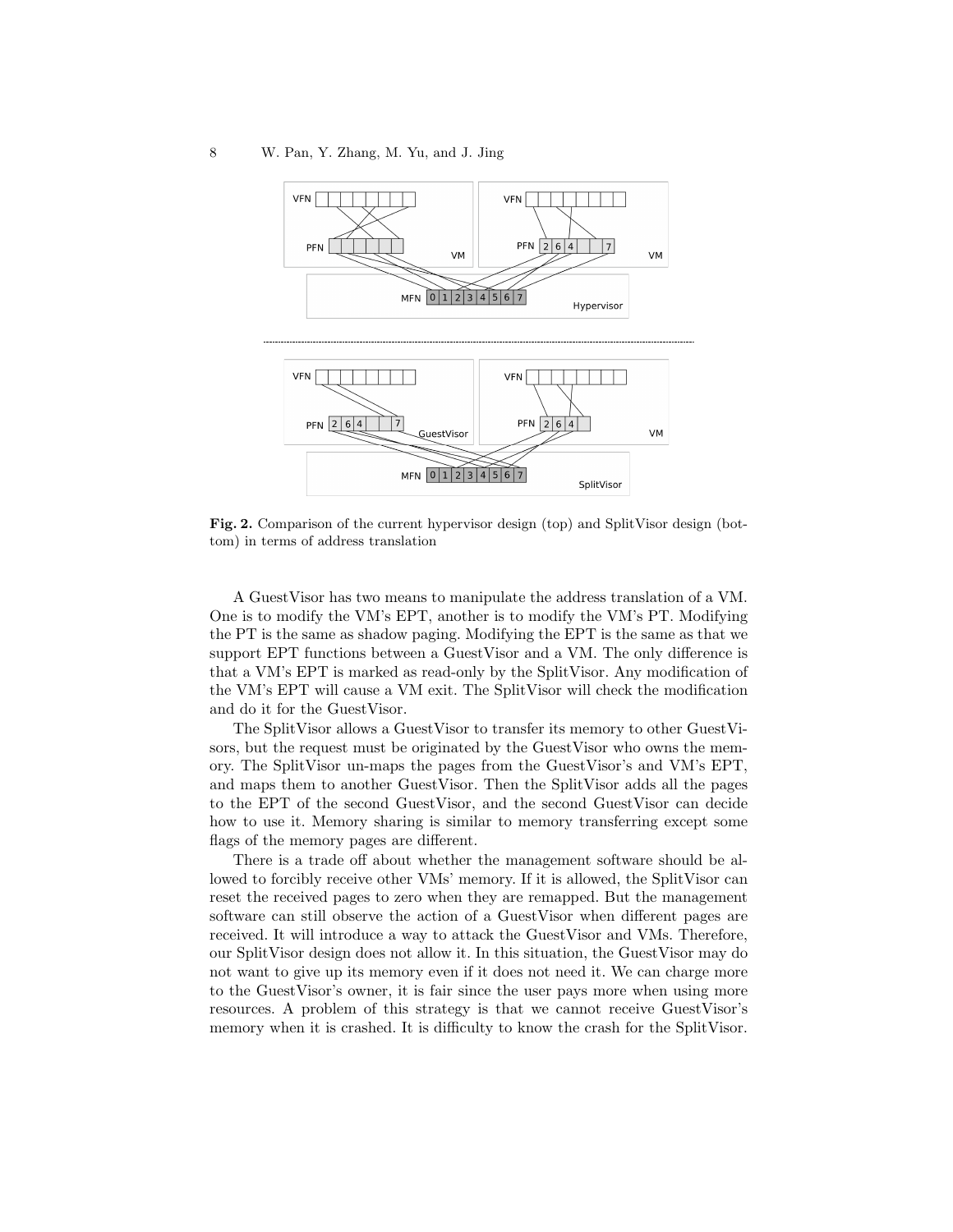The SplitVisor can try to migrate the GuestVisor. If the GuestVisor does not respond , it is crashed. Then SplitVisor can reallocate its memory.

Table 4 shows the comparison of memory management in different designs. In CloudVisor design, VM management is implemented in a modified hypervisor above the bottom layer called CloudVisor. In SplitVisor design, VM management, memory transferring and memory sharing are controlled by GuestVisors. Thus, the GuestVisors have corresponding privileges to manage VMs. The only work of the SplitVisor is to check the page access permissions. Xen implements all functions in the hypervisor. If Xen wants to add new functions, it has to modify the hypervisor.

**Table 4.** Comparison of Memory Designs - Where The Functions Are Implemented

| <b>Function</b>                                    | SplitVisor CloudVisor Xen        |            |
|----------------------------------------------------|----------------------------------|------------|
| Memory isolation                                   | SplitVisor CloudVisor Hypervisor |            |
| VM management                                      | GuestVisor Hypervisor Hypervisor |            |
| Memory transferring, sharing GuestVisor CloudVisor |                                  | Hypervisor |

#### **3.3 Scheduling and VMCS**

The transition from the root mode to the non-root mode is called *VM entry*, while the opposite is called *VM exit*. The transitions are controlled by a VMCS. The SplitVisor creates a default VMCS for a GuestVisor and controls the scheduling of GuestVisors. A GuestVisor controls the scheduling of the VM running above it. For an example, A GuestVisor may provide many VCPUs to the VM for special purpose. All the VCPUs are managed by the GuestVisor.

Every time a GuestVisor gets a time slice, the SplitVisor will switch into the GuestVisor first. The GuestVisor decides on which VCPU to start and switches back to the SplitVisor, then the SplitVisor switches into the VM. Before switching into the VM, the SplitVisor must modify the VM' VMCS. Some fields in the VMCS should be rewritten by the SplitVisor, such as host registers, which determine the CPU status when returning from the VM. The rewriting should be done every time entering the VM, because the GuestVisor may modify the VMCS.

The SplitVisor does not handle VM exits of a VM. It transfers all VM exits to the GuestVisor except timer and some I/O interrupts. Operations causing VM exits are specified by a VMCS. A GuestVisor can configure VM exits by modifying a VM's VMCS. For an example, if a GuestVisor wants to intercept VM's system calls, it just modifies control filed of the 80h interrupt.

Table 5 shows the comparison of different scheduling designs. VCPU management is implemented in the hypervisor of CloudVisor, which gives the hypervisor opportunities to attack VMs. Xen implements all functions in the hypervisor. A problem of scheduling is who can get the next time slice. If a scheduling algorithm is implemented in the management software, the attackers can deny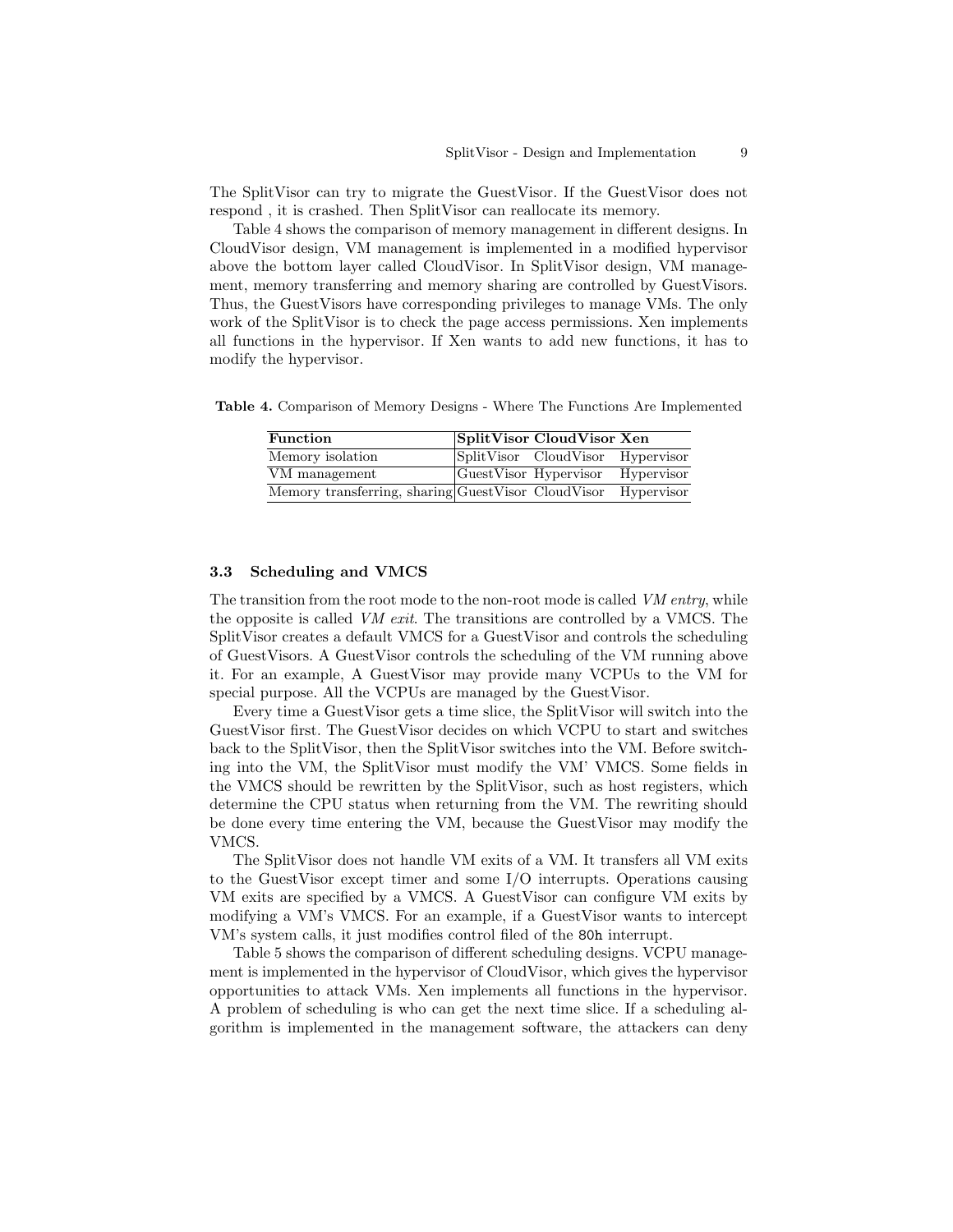the service of a VM if they controls the management software. If the scheduling algorithm is implemented in the SplitVisor, its parameters cannot be changed dynamically. Xen implements the algorithm in the hypervisor, but the parameters can be modified in the management software. The security level is the same as the one implemented in the management software. The implementation in SplitVisor can be determined case by case. For an example, in Amazon EC2 the time sharing of VMs is predefined. For such situations, the scheduling algorithm can be implemented in the SplitVisor. Otherwise, it can be implemented in management software.

**Table 5.** Comparison of Scheduling Designs - Where The Functions Are Implemented

| <b>Function</b>                                        | SplitVisor CloudVisor Xen        |            |
|--------------------------------------------------------|----------------------------------|------------|
| VCPUs management                                       | GuestVisor Hypervisor Hypervisor |            |
| $(GuestVisor)$ hypervisor's VMCS SplitVisor CloudVisor |                                  |            |
| VM's VMCS                                              | GuestVisor Hypervisor            | Hypervisor |

## **3.4 Interrupt and Device management**

In order to meet the needs of cloud computing, some device manufactures added virtualization support to their products, as mentioned in [4]. If a device can support virtualization by itself, every VM can get its own devices. For such situations, the SplitVisor can simply distribute the interrupts and I/O ports to each GuestVisor.

If devices do not support virtualization, all VMs have to share the devices. It can be implemented by front-backend drivers. The SplitVisor assign the devices to one GuestVisor. All request are handled by the special GuestVisor. From the SplitVisor's perspective, some GuestVisors have shared memory with the special GuestVisor, and the SplitVisor does not need to emulate the devices.

## **3.5 Functions of a GuestVisor**

Most functions of the current hypervisors are implemented in the GuestVisor. The GuestVisor is the key to reduce the size of TCB. We list the possible functions of GuestVisor in this section. Different versions of GuestVisors, from light weight ones to the ones with full functionalities, can be provided to the user as options.

**I/O encryption** The GuestVisor that controls devices may be controlled by attackers. The attackers can sniff the I/O data which pass through the devices. Some applications already have built-in mechanisms to protected I/O, such as Bitlocker and SSL. It is hard to decide whether I/O protection should be implemented in the hypervisor. It is more secure to be implemented in the hypervisor,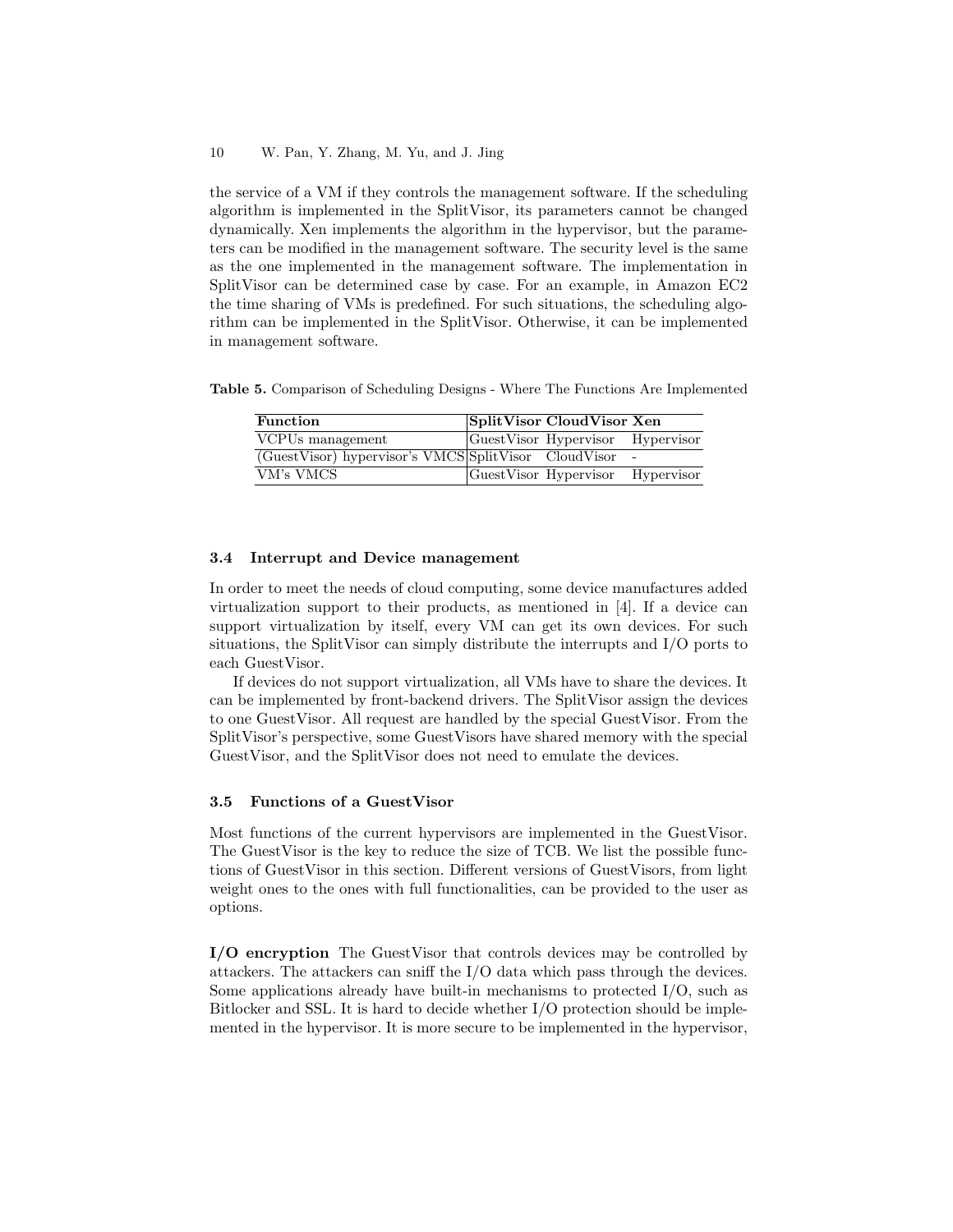while more flexible in the application. The SplitVisor leaves the decisions to users. If users want to implement I/O protection in the hypervisor, they can add the new function in the GuestVisor.

**VM life-cycle Management** Some VM life-cycle functions, such as shutting down a VM, should be implemented in the GuestVisor. When a VM is shutting down, the GuestVisor needs to follow the boot preparation procedure as described in Section 3.1. Also, the GuestVisor writes all data to disk or send them to the management software. The same thing should be done when taking a snapshot of a VM. The management of snapshots is also the GuestVisor's responsibility.

Another important work of the GuestVisor is VM migration. The GuestVisor verifies the new server and creates a new VM image on the target server. All the steps described in secure boot in Section 3.1 should be done again.

**Privileged Instructions** Privileged instructions cannot be executed in a VM. In SplitVisor, they are handled by the GuestVisor. If an instruction, e.g., a hyper call, has some arguments in the VM's memory, the GuestVisor can directly read it. In CloudVisor, things are more complex. CloudVisor must fetches page table entries and the arguments for the hypervisor, in the meanwhile the CloudVisor must make sure that no sensitive information is leaked to the hypervisor. The CloudVisor must know the exactly meaning of the instructions. Some work [13] may add new instructions, so it is a big burden to the CloudVisor.

**Fine-gained Isolation** Some architectures [12, 13] provide fine-gained isolation. They can provide a secure environment for applications even in a malicious OS. The function is implemented in the hypervisor, which intercepts the communication between applications and OS. In SplitVisor, it can be implemented in the GuestVisor.

**Monitoring and virus detection** It is much more secure to implement monitoring and virus detection in the hypervisor. When an OS is under the attackers' control, all traditional virus detections are useless. The virus detection must be reliable, because it can access VMs' memory. But virus detection software are usually large, it is not suitable to be added to the TCB. In SplitVisor, it can be implemented in the GuestVisor. It is not possible to be added in other architecture without increasing the size of TCB. The monitoring software is the same as virus detection software.

**Virtual TPM** A GuestVisor can emulate some devices for VMs, such as a virtual TPM. The TPM is an important device for software protection.

Table 6 summarizes the functions of the GuestVisors. All the functions are implemented in the hypervisor of Xen, as a part of TCB. It is more secure that SplitVisor can implement them out of the TCB. Other functions can be implemented in the GuestVisor as long as they do not violate the isolation restriction.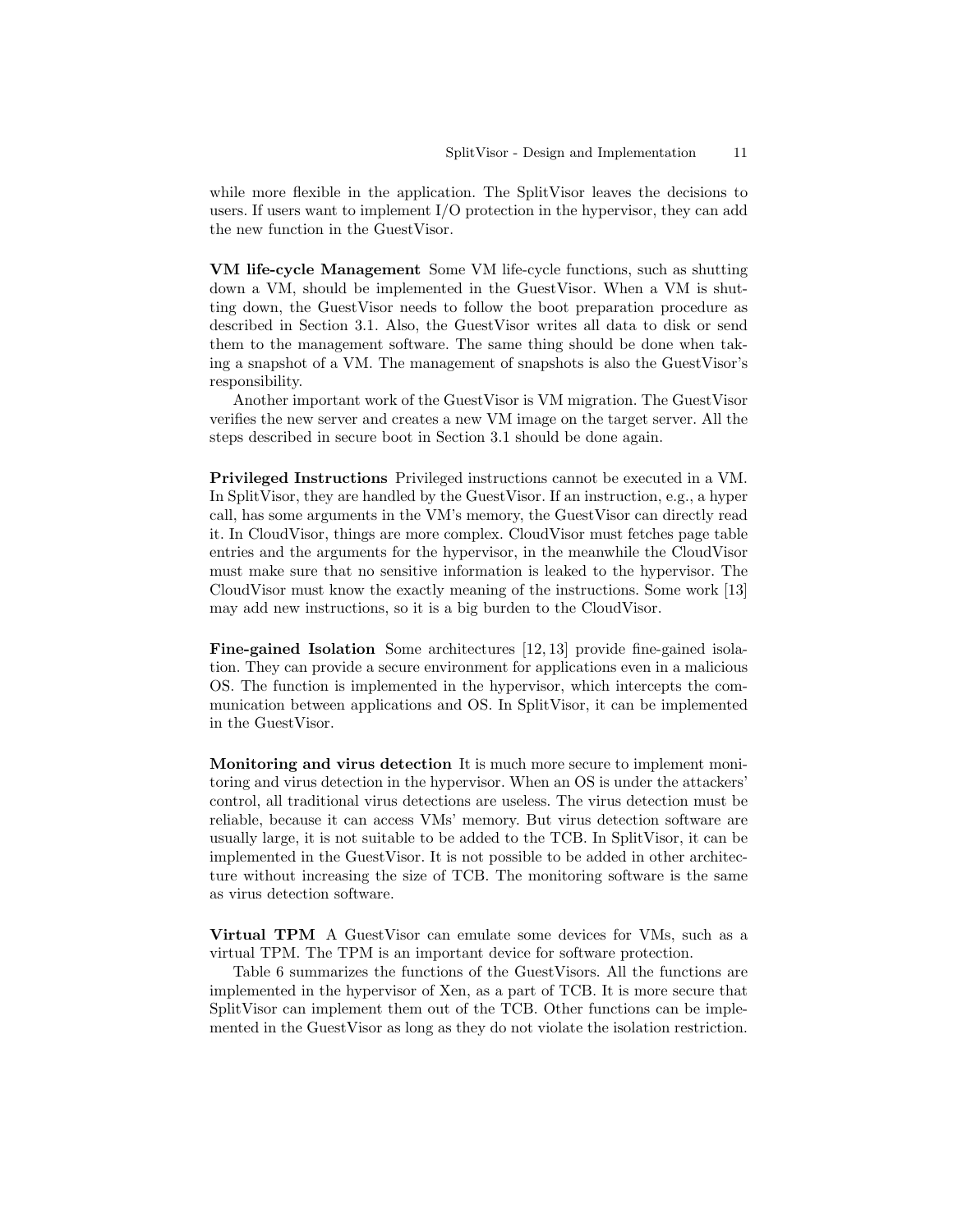**Table 6.** Comparison of different designs - Where The Functions Are Implemented

| <b>Functions</b>                            |                 | SplitVisor CloudVisor                        | Xen        |
|---------------------------------------------|-----------------|----------------------------------------------|------------|
| $I/O$ encryption                            |                 | GuestVisor CloudVisor                        | Hypervisor |
| $\overline{\text{VM}}$ life cycle           |                 | GuestVisor CloudVisor                        | Hypervisor |
| Privileged instructions                     |                 | GuestVisor CloudVisor, hypervisor Hypervisor |            |
| Fine-gained Isolation                       | GuestVisor None |                                              | Hypervisor |
| Monitor and virus detection GuestVisor None |                 |                                              | Hypervisor |
| Virtual TPM                                 | GuestVisor None |                                              | Hypervisor |

# **4 Performance Evaluation**

#### **4.1 Memory Overhead**

The memory overhead of SplitVisor is mainly caused by the GuestVisor. In general, users only need a small part of all functions. The GuestVisor is in users' memory space. If a users wants to save memory space, the user can choose a simple GuestVisor with less functions.

Xen occupies 64 MB memory. The GuestVisor has similar size. The memory of a typical VM is shown in Table 7, which is from Amazon EC2 [24]. The memory overhead is from 0.4% - 3.8%.

| VM type                          | VM              | <b>GuestVisor Overhead</b> |         |
|----------------------------------|-----------------|----------------------------|---------|
| Small Instance                   | $ 1.7$ GB 64 MB |                            | $3.8\%$ |
| Large Instance                   | 7.5 GB 64 MB    |                            | $0.9\%$ |
| Extra Large Instance 15 GB 64 MB |                 |                            | $0.4\%$ |

**Table 7.** Memory Overhead

#### **4.2 CPU and I/O overhead**

When running a VM, some privileged instructions and interrupts will cause VM exits, which introduces the major CPU and I/O overhead of SplitVisor when comparing with other approaches. In current hypervisor design, VM exits are delivered to and handled by the hypervisor. In SplitVisor, VM exits are transferred twice, from the SplitVisor to a GuestVisor. We firstly compare SplitVisor with other two-layer-hypervisor architectures: CloudVisor and nested hypervisor [17]. The upper part of Fig. 3 shows the process of VM exits in SplitVisor and CloudVisor. The labels in the figure indicate what messages are delivered. In CloudVisor, the hypervisor cannot access the memory of a VM. CloudVisor encrypts all the data from a VM to the hypervisor. In SplitVisor, all the memory of a VM are mapped in a GuestVisor, so the GuestVisor can easily deal with the VM's memory. The nested hypervisor provides full virtual environment for every level, where the L1 hypervisor does not know that it is in a virtual machine. So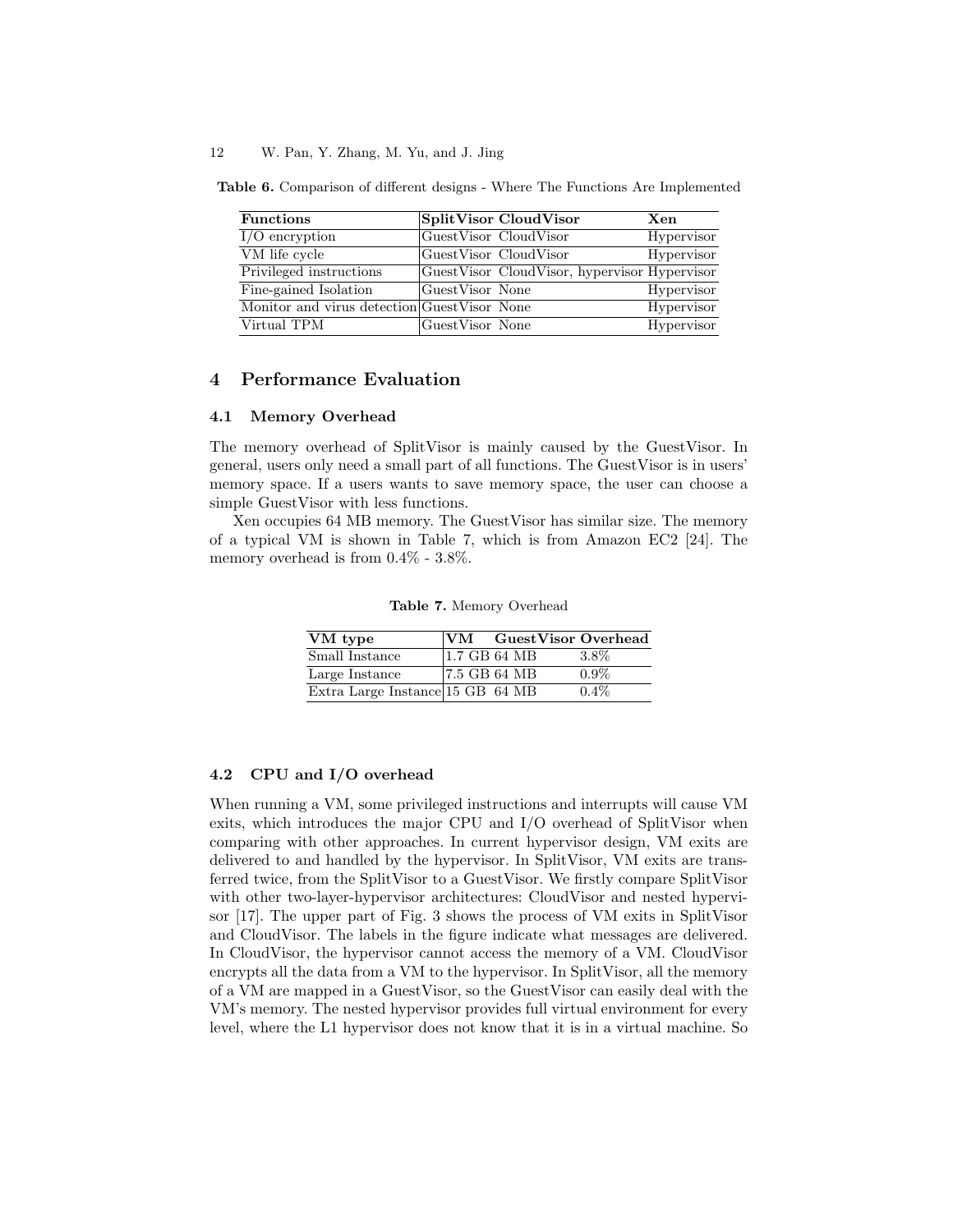the L1 hypervisor may execute some privileged instructions which traps to the L0 hypervisor. The L0 hypervisor emulates hardware for L1 the hypervisor. The SplitVisor does not aim at providing a virtual environment for GuestVisors. A GuestVisor is aware of virtualization. The lower part of Fig. 3 shows the process of VM exits in SplitVisor and nested hypervisor. When a VM exit occurs in a VM (L2), it is delivered to a GuestVisor (L1). A GuestVisor usually handles the VM exit by itself, while an L1 hypervisor may cause many new VM exits.



**Fig. 3.** Process of VM exit

A GuestVisor can control what can be intercepted by modifying a VM's VMCS. In our experiments, we assume that a GuestVisor intercepts the same VM exits as Xen. Then SplitVisor needs twice as many VM exits as Xen does. We choose SPECjbb2005 [32] as the benchmark program. We run SPECjbb2005 in Xen HVM with different numbers of JVMs. Then we count the number of VM exits and estimate the running time in SplitVisor. The results are shown in Fig 4. The average overhead is about 4.3%.

# **5 Related Work**

Research similar to ours can be classified into several categories.

**Hardware level protection:** Some work, such as XOM [19, 20], AEGIS [21] and AISE [22], can defend against hardware attacks. They use a specially designed CPU to defend against memory tampering. In these architecture, CPU encrypts all data that goes out of the CPU, and decrypts what are loaded into CPU. CPU maintains a hash tree that ensures data integrity. These work can protect all software from hardware based attacks, but do not address security problems inside the software.

**Application protection:** Many vulnerabilities have been discovered in OSs. Many techniques, such as Overshadow [12, 33] and SecureME [13], protect applications from a malicious OS. These work leverage the hypervisor to prevent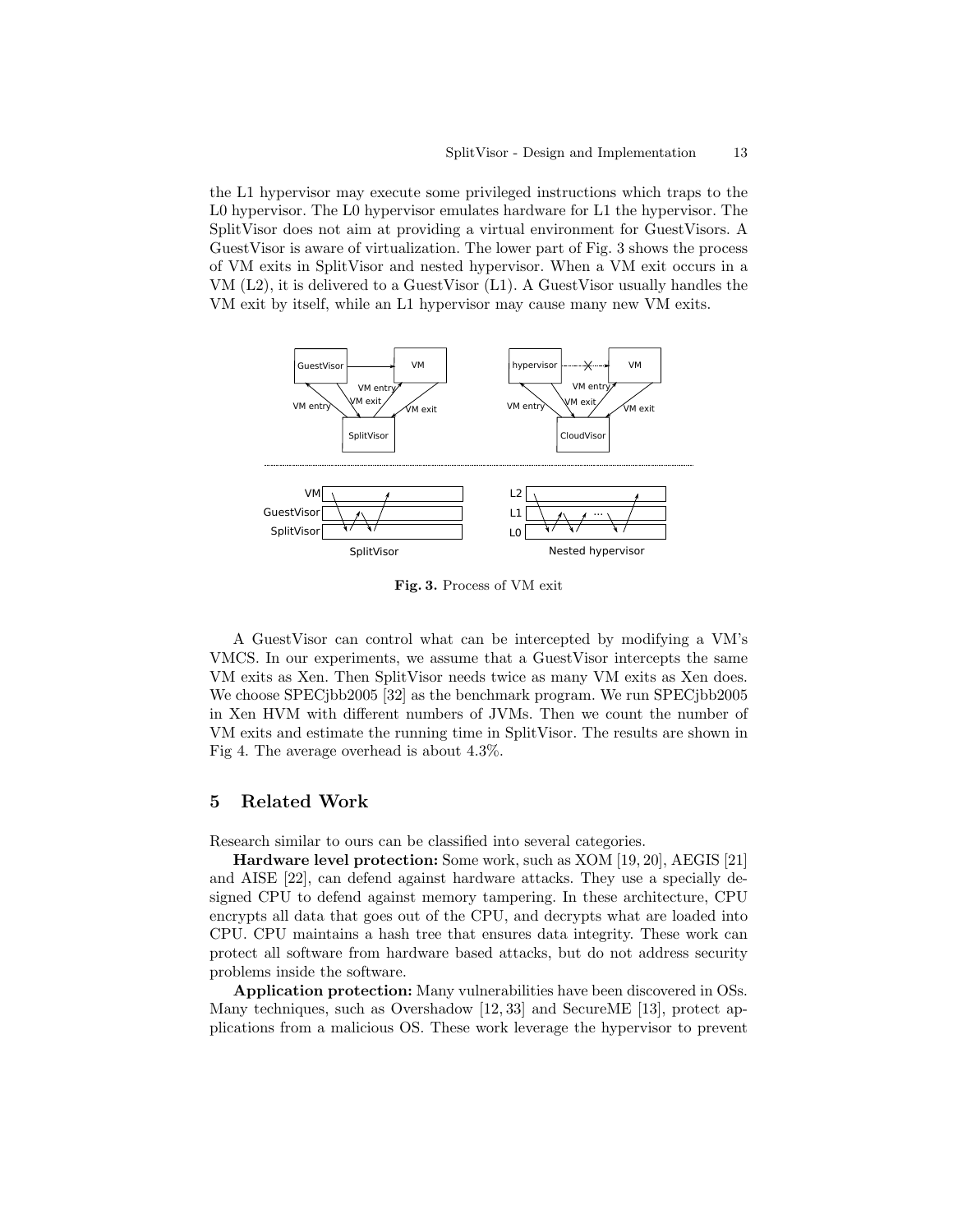

**Fig. 4.** CPU and I/O Overhead

the OS from directly accessing applications' memory and intercept the communication between the OS and applications. Bastion [15] provides module-level protection. Similar to application-level protection, entering into a module and going out of a module are intercepted by the hypervisor.

**Hypervisor protection:** Hypervisor is the most important part in a virtualization architecture. TPM and other hardware protections [19–22] can verify the integrity of software when a hypervisor is loaded. HyperSentry [34] can verify the integrity dynamically. HyperSafe [35] can verify the integrity of control-flow of hypervisor execution. These work mainly focus on detecting attacks, instead of building a secure hypervisor. NoHype [4, 5] cuts off the communication between hypervisor and VM after VM is booted. However, it cannot defend against the attacks from the management VM. So NoHype still has a large TCB.

**VM protection:** The best way to protect a VM is to protect the hypervisor. If a hypervisor works correctly, the VM can be well protected by the hypervisor. Some work can provide protection without the help of a hypervisor. SICE [14] implements the protection mechanism in the SMM. Even if a hypervisor is malicious, a VM can be protected by SICE. Currently, SICE has a limit of protecting at most one VM on each core.

The turtles project [17] shows the architecture of nested hypervisors, which allows running hypervisors above a hypervisor. CloudVisor [16] leverages this architecture to protect VMs. In these designs, the orignial hypervisor is not at the highest level. All communications between a hypervisor and VMs must be verified by the CloudVisor, and the hypervisor cannot directly access VMs' memory. CloudVisor does not provide the protection of the hypervisor, because all requests from VM are forwarded to the hypervisor.

# **6 Conclusion**

Existing virtualization architectures usually have either rich functions or a small TCB, but not both. In this paper, we propose an innovative virtualization ar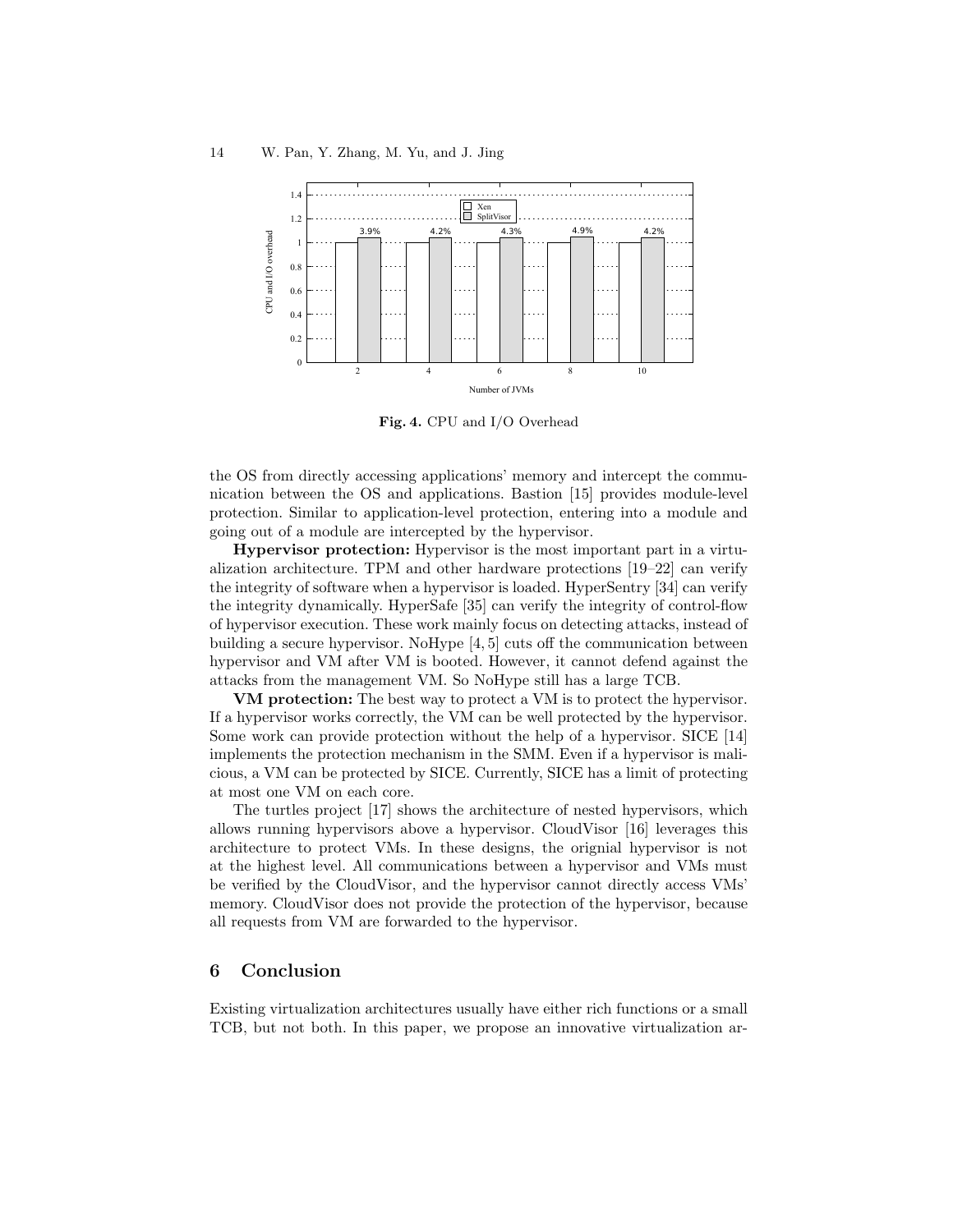chitecture, SplitVisor, to support both. SplitVisor has a two-layer-virtualization structure: a SplitVisor and GuestVisors. The SplitVisor is responsible for isolation between different users' VMs. A GuestVisor is responsible for emulating hardware for VMs. A GuestVisor is not required to reside in the TCB, so the TCB of SplitVisor is small. SplitVisor allows users to choose their own hypervisors. It cannot be achieved in single hypervisor designs where all VMs share the same hypervisor. The TCB of SplitVisor is stable because we do not add new functions to the SplitVisor, but to the GuestVisors. This also offers the opportunity to store the TCB in firmware or to optimize it with hardware.

# **7 Acknowledgement**

This work was supported in part by NSF Grants CNS-1100221 and CNS-0905153.

# **References**

- 1. "Xen hypervisor project," *http://www.xen.org/products/xenhyp.html*.
- 2. G. Neiger, A. Santoni, F. Leung, D. Rodgers, and R. Uhlig, "Intel virtualization technology: Hardware support for efficient processor virtualization," *Intel Technology Journal*, vol. 10, no. 3, pp. 167–177, 2006.
- 3. AMD, "Secure virtual machine architecture reference manual,"
- 4. E. Keller, J. Szefer, J. Rexford, and R. Lee, "Nohype: virtualized cloud infrastructure without the virtualization," in *Proceedings of the 37th annual international symposium on Computer architecture*, pp. 350–361, ACM, 2010.
- 5. J. Szefer, E. Keller, R. Lee, and J. Rexford, "Eliminating the hypervisor attack surface for a more secure cloud," in *Proceedings of the 18th ACM conference on Computer and communications security*, pp. 401–412, ACM, 2011.
- 6. K. Kortchinsky, "Hacking 3d (and breaking out of vmware)," *BlackHat USA*, 2009.
- 7. "Cve-2007-4993: Xen guest root can escape to domain 0 through pygrub," *http://cve.mitre.org/cgi-bin/cvename.cgi?name=CVE-2007-4993*, 2007.
- 8. "Cve-2007-5497: Vulnerability in xenserver could result in privilege escalation and arbitrary code executionr," *http://support.citrix.com/article/CTX118766*, 2007.
- 9. R. Wojtczuk, "Subverting the xen hypervisor," *BlackHat USA*, 2008.
- 10. "Cve-2008-2100: Vmware buffer overflows in vix api let local users execute arbitrary code in host os," *http://cve.mitre.org/cgi-bin/cvename.cgi? name=CVE-2008-2100*, 2008.
- 11. T. Ristenpart, E. Tromer, H. Shacham, and S. Savage, ""hey, you, get off of my cloud! exploring information leakage in third-party compute clouds"," *Computer and Communications Security*, 2009.
- 12. X. Chen, T. Garfinkel, E. Lewis, P. Subrahmanyam, C. Waldspurger, D. Boneh, J. Dwoskin, and D. Ports, "Overshadow: a virtualization-based approach to retrofitting protection in commodity operating systems," in *ACM SIGARCH Computer Architecture News*, vol. 36, pp. 2–13, ACM, 2008.
- 13. S. Chhabra, B. Rogers, Y. Solihin, X. Prvulovic, M. Chen, T. Garfinkel, E. Lewis, P. Subrahmanyam, C. Waldspurger, D. Boneh, J. Dwoskin, and D. Ports, "Secureme: a hardware-software approach to full system security," in *Proceedings of the international conference on Supercomputing*, pp. 108–119, ACM, 2011.